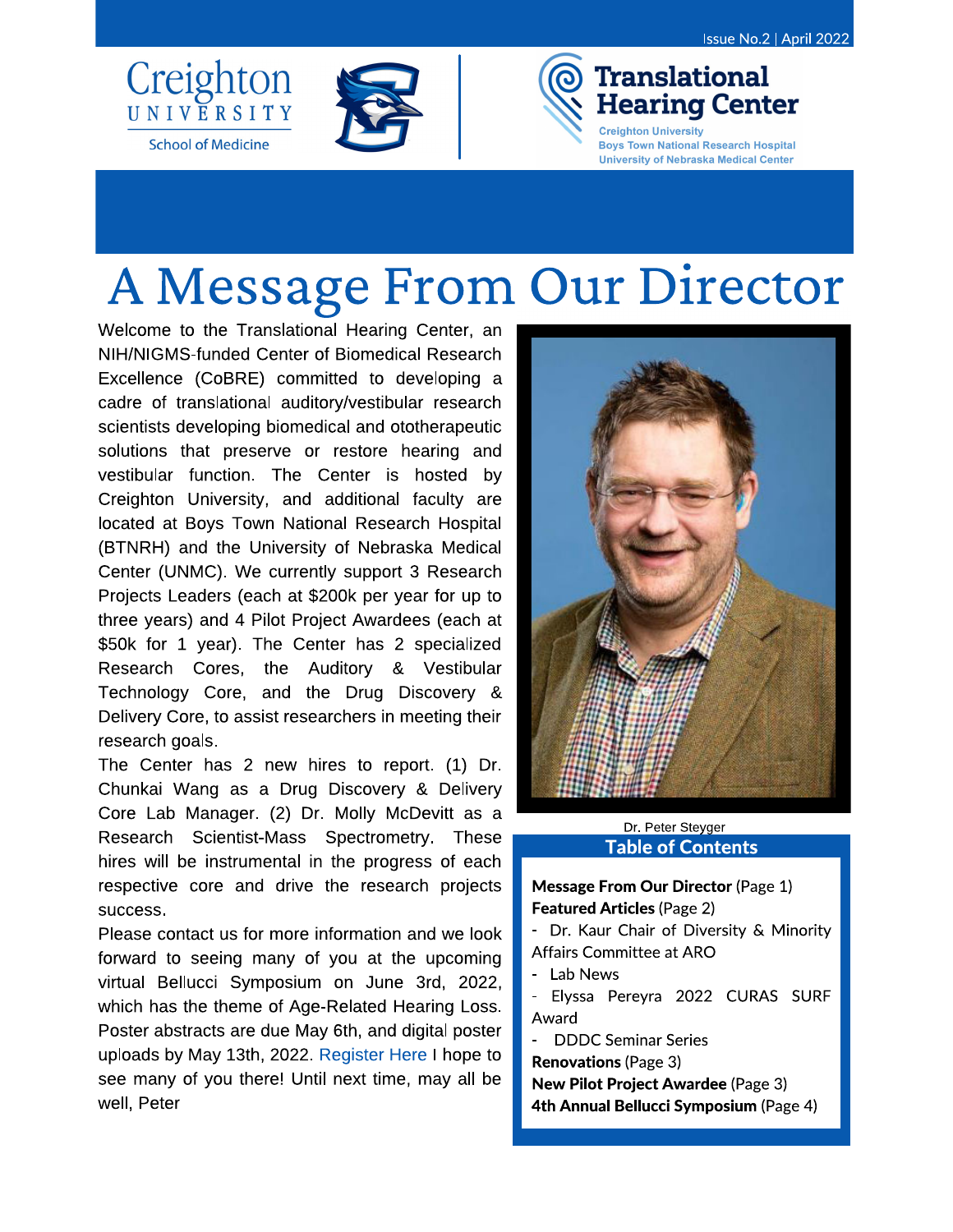## **Featured articles**

## Tejbeer Kaur Announced as Chair of the **Diversity & Minority Affairs Committee at ARO**

Tejbeer Kaur has been announced as the chair of the Diversity & Minority Affairs Committee at The Association for Research in Otolaryngology. The ARO has members located in universities, medical centers, research institutes and biotech industries throughout the world. The ARO is the world's largest organization of hearing and balance researchers. There are 2905 active members of the ARO. Congratulations Dr. Kaur!



Tejbeer Kaur, PhD

#### **Lab News**

- Shailee Parekh has received an award for 2022 M1 Summer Research Program stipend
- Sadie Keesler has been awarded the 2022 M1 Summer Research Program stipend
- Kimberly Levine has been awarded the 2022 M1 Summer Research Program stipend
- Vignesh Rathinavelpandian Anandavel has received travel award for the 2022 Molecular Biology of Hearing and Deafness conference in Iowa City in May
- Tian Cong has received a travel award for the 2022 Molecular Biology of Hearing and Deafness conference in Iowa City in May

### **Elyssa Pereyra Receives 2022 CURAS SURF Award**

Elyssa Pereyra is a neuroscience major sophomore in Dr. Tejbeer Kaur's lab. (See image on page 4) Elyssa was awarded a summer research scholarship from the College of Arts and Sciences and the Center for Undergraduate Research and Scholarship (CURAS). Elyssa received the 2022 CURAS SURF award to study the role of glucocorticoids in degeneration and repair of cochlear ribbon synapses. She has been working in Dr. Kaur's lab for over a year and she independently thought of the project, collected the data and wrote the grant proposal. Elyssa will be presenting her research at the 2022 Ferlic Poster Presentation this fall and the 2023 University Research Week next spring. Congratulations Elyssa!

#### **Drug Discovery & Delivery Core Launches Seminar Series**



Corey R. Hopkins, PhD

The Drug Discovery & Delivery Core kicked off its seminar series on Tuesday, March 29th. The inaugural seminar was given by Corey R. Hopkins, PhD from the University of Nebraska Medical Center. He is a professor at UNMC in the Department of Pharmaceutical Sciences. Dr. Hopkins seminar was titled "Discovery and Characterization of Novel Small Molecules as in Vivo Tool Compounds for CNS Disorders."

For the next Drug Discovery & Delivery Core seminar we will have the honor of welcoming Paul Trippier, PhD from the University of Nebraska Medical Center. The date for the next DDDC seminar is set for Tuesday, April 26th.

More information about all Translational Hearing Center seminars can be found here - Seminar Schedule (creighton.edu)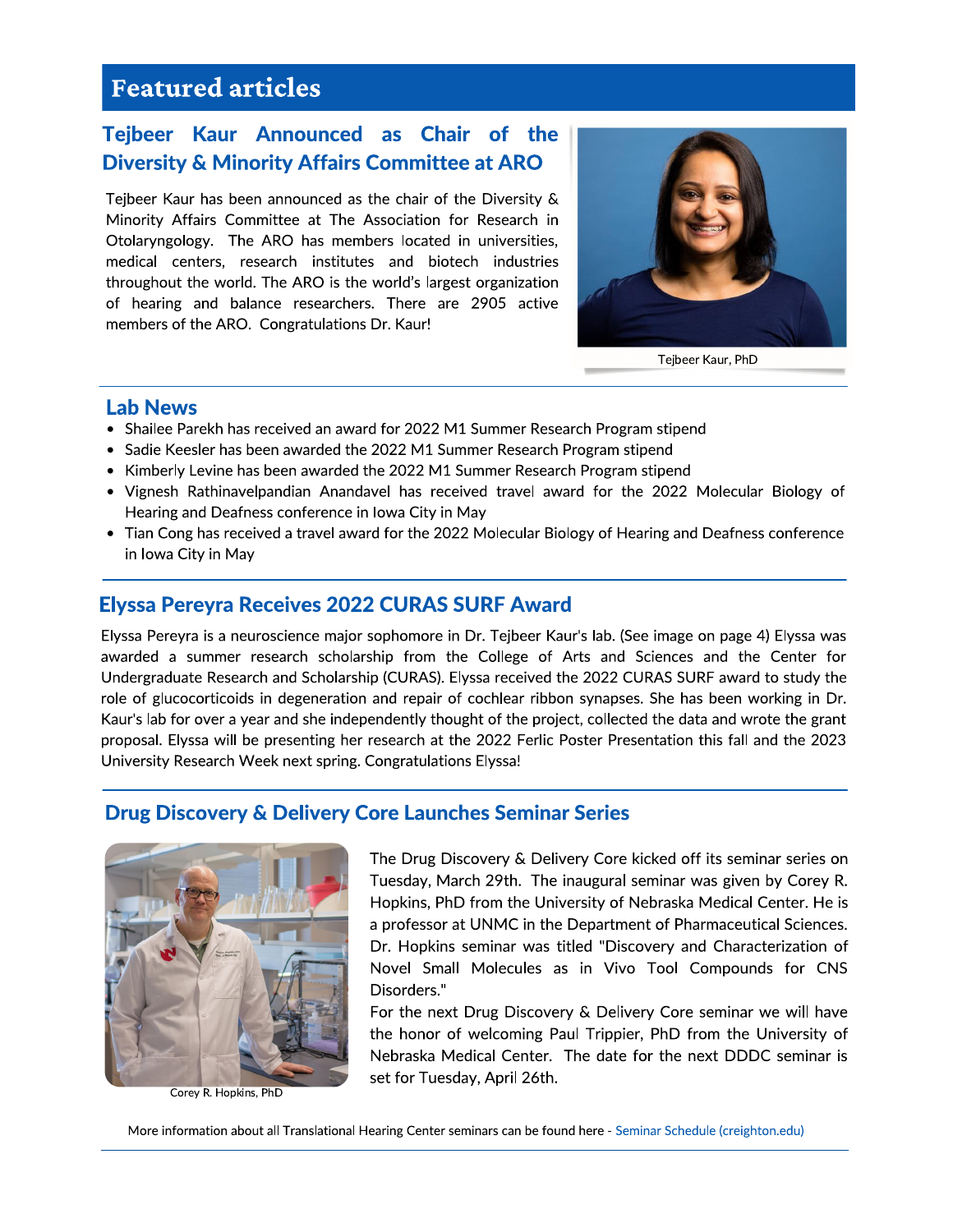## **Renovations**



Rendering of The CL Werner Center for Health Sciences Education

In the fall of 2023 the school of medicine will have a new \$75 million building to call home.

The CL Werner Center of Health Sciences Education is under currently under construction and will be an innovative building for the school of medicine. The CL Werner Center for Health Sciences Education will include shared spaces for each of the university's health sciences and colleges. It is estimated that nearly 5,900 students, faculty and staff will use the building each year. The new facility will provide health sciences with more efficient space, resulting in an annual cost savings of \$700,000.

With the construction of a new building to be the home of the school of medicine, there will also be \$10 million in renovations to the Criss buildings where the Translational Hearing Center is located. "We stand at a significant moment in the life of Creighton University. This investment by CL and Rachel Werner is a bold statement of support for our mission and our students, and it reinforces Creighton's strong commitment to the Omaha community, the region, and the nation." Fr. Hendrickson said.

## **New Pilot Project Awardee**



# **Litao Tao**

Transcription factor POU4F3 is indispensable for the differentiation and homeostasis of sensory hair cells, the essential cell type converting mechanical vibrations into electrical signals for hearing function. During hair cell differentiation, the pioneer factor activity of POU4F3 is required for ATOH1 to access many inaccessible elements to up-regulate hair cell genes. In mature hair cells, reduction of POU4F3 transcription activity due to mutations in one allele leads to hair cell death and hence progressive hearing loss (DFNA15, autosomal dominant non-syndromic hearing loss 15). It remains unclear how the expression of POU4F3 gene is regulated at different developmental stages and there is no feasible method to stimulate the POU4F3 gene in a cell type-specific and temporal-regulated manner. Using

mouse models, we plan to investigate the regulatory roles of Pou4f3 enhancers to understand the transcription regulation of the Pou4f3 gene. In addition, we will epigenetically manipulate Pou4f3 enhancers to stimulate Pou4f3 expression specifically in hair cells for a potential therapeutic treatment of hearing loss in DFNA15 patients. Through this proposed study, we will gain a better understanding of how POU4F3 gene is regulated at the transcription level, and potentially find a therapeutic approach to treat DFNA15 patients.